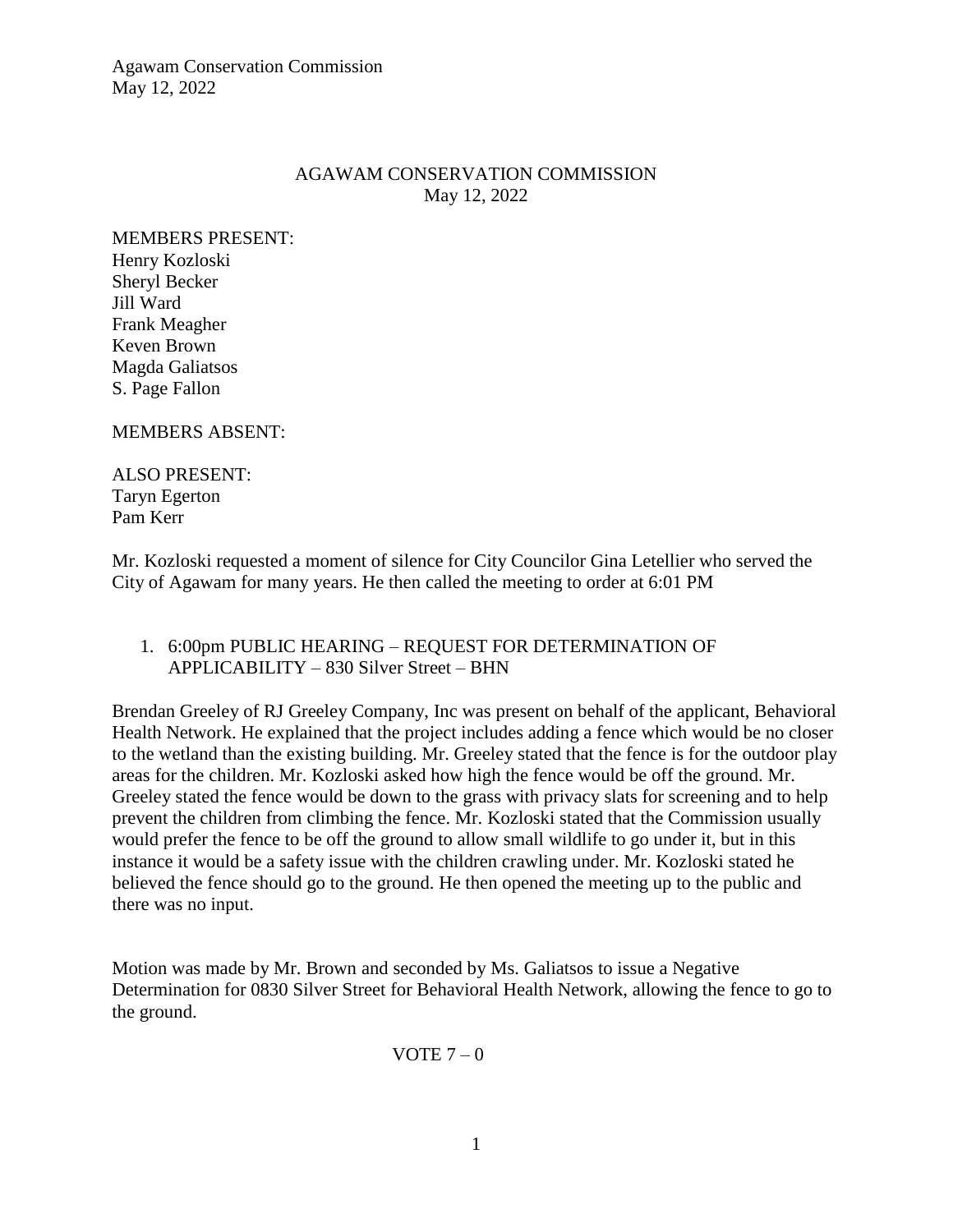#### 2. PUBLIC HEARING CONT. – NOTICE OF INTENT – 70 Campbell Dr – Battista

Nick Riley of Riley Construction was present on behalf of the applicant. He stated that the new plans had been submitted by Ed Chapdelaine, Land Surveyor for the project, with the compensatory storage requested at the last meeting. He stated that the compensatory storage is located on the left and right sides of the plan. Mr. Kozloski then opened the meeting up to the public and there were no comments. He then closed the public hearing and stated that the Order of Conditions would be written at the end of the meeting.

## 3. PUBLIC HEARING CONT. – NOTICE OF INTENT – 0 Shoemaker Ln – Duducal

Jess Goldsnider of SWCA, the project biologist of the project, was present on behalf of the applicant. She stated that the plans are drawn by R. Levesque Associates and that a memo was received by the Agawam Engineering Department stating that the requirements had been met and there were no comments. Mr. Kozloski asked what the width of the driveway was and Ms. Goldsnider stated it is 10'. He asked if they were putting a culvert in and Ms. Goldsnider stated yes, and that the culvert is connected to the two wetland systems. Mr. Kozloski stated that the culvert would need to be replaced and should be made longer than it is currently proposed. Ms. Ward stated that the culvert could be made longer in case the driveway needs to be wider. Mr. Kozloski was concerned about the length and width of the driveway due to fire and safety being able to get down in an emergency. Ms. Egerton received a comment from the Fire Department that the Agawam Fire Department does not have jurisdiction on single family driveways, however, due to the length and width of the road, fire prevention could be impacted. Mr. Kozloski questioned whether the plan should be built as is, and Ms. Ward and Mr. Brown agreed that if Agawam Engineering did not have any comments, it should stay as is. Mr. Meagher asked if Inspection Services have a regulation for the length and width of the road. Mr. Kozloski stated that he spoke with Inspection Services and they stated no. The applicants were in attendance and made aware of the Agawam Fire Department comment. They indicated that if needed, water could be brought in by hose from Shoemaker Lane. In the event they decide to go with a 12' width, Ms. Kerr suggested adding a condition to the order that would allow a 12' driveway if needed in the wetland areas. Mr. Kozloski then opened the meeting up to the public and there were no comments. The Commission then wrote an Order of Conditions that is available in the Agawam Planning Department office for review.

Motion was made by Ms. Ward and seconded by Mr. Brown to issue an Order of Conditions as written for 0 Shoemaker Ln – Duducal

### VOTE  $7-0$

4. PUBLIC HEARING CONT. – NOTICE OF INTENT – 497 South Westfield St – Depalma & Tirone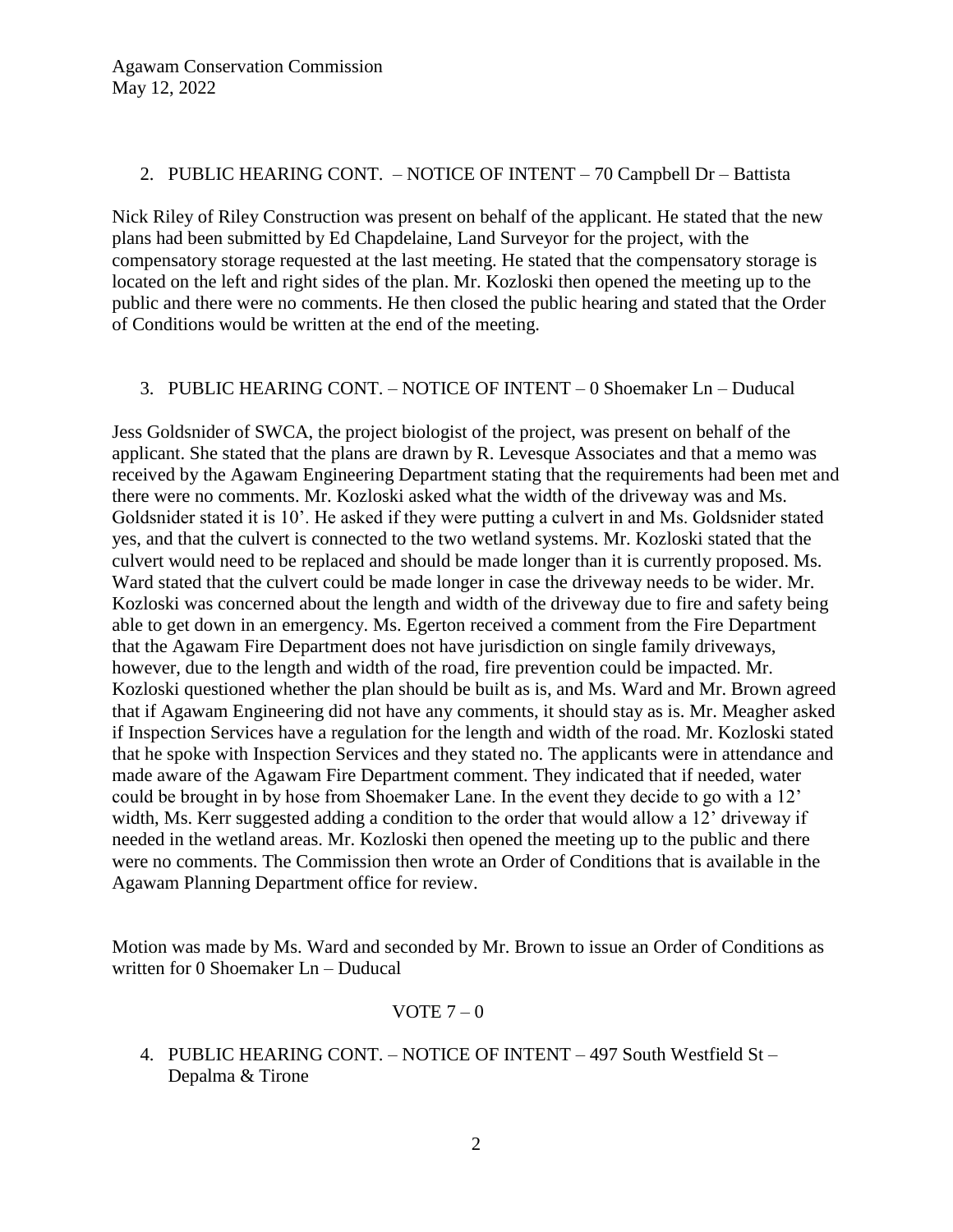The Commission received a request to continue the public hearing until May  $26<sup>th</sup>$ .

Motion was made by Ms. Ward and seconded by Ms. Becker to continue the public hearing for Notice of Intent – 497 South Westfield St – Depalma & Tirone to May  $26<sup>th</sup>$ .

VOTE 
$$
7 - 0
$$

5. PUBLIC HEARING CONT. – Notice of Intent – 0 South West Street & 0 Pine Street – Town of Agawam

This agenda item has previously been continued to May 26<sup>th</sup>.

6. PUBLIC HEARING CONT. – Notice of Intent – Main Street – Westfield River Interceptor Sewer Relocation Project – Agawam DPW (Continued to May 26, 2022)

This agenda item was previously continued to the May 26, 2022 meeting.

7. REQUEST FOR CERTIFICATE OF COMPLIANCE – 371 S. Westfield Street

Mr. Kozloski stated that members of the Commission and the Agawam Engineering Department went on-site to review if the Certificate of Compliance could be issued. He stated everything was fine, and there were no Engineering concerns. He recommended issuance of a Certificate of Compliance.

Motion was made by Ms. Ward and seconded by Ms. Galiatsos to issue the Certificate of Compliance for 371 S. Westfield Street.

## VOTE  $7-0$

8. REQUEST FOR EXTENSION OF ORDER OF CONDITIONS – 190 M St – Springfield Water and Sewer Commission

The Commission received a request to extend the Order of Conditions for 190 M St for the Springfield Water and Sewer Commission CT River Crossing Project. This is their first extension.

Motion was made by Ms. Ward and Ms. Galiatsos to extend the Order of Conditions for Springfield Water and Sewer Commission CT River Crossing Project to June 27, 2023.

VOTE  $7-0$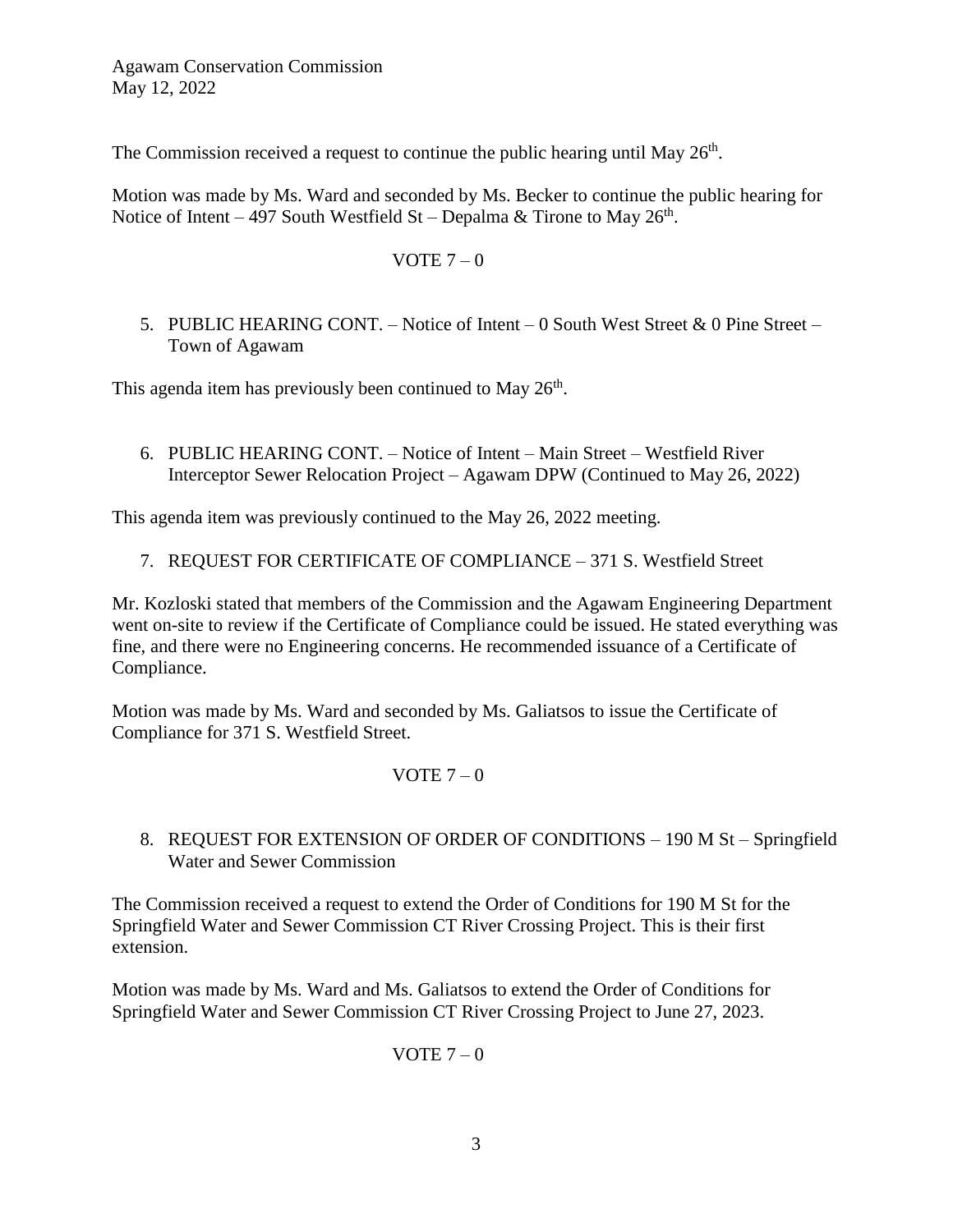# 9. RATIFY ENFORCEMENT ORDER – 128 North West Street

Mr. Kozloski stated that he issued the enforcement order due to Fire Department report of work being done in the wetlands. The Commission received a report and pictures from the Fire Department of the work being done in the resource areas and Mr. Kozloski stated it included dredging and cutting of trees near the pond. Ms. Kerr asked when the commission had been on site and Mr. Kozloski stated they could not get to the area. Ms. Kerr asked if the enforcement order included a cease and decist, and Mr. Kozloski affirmed that it required that, as well as a Notice of Intent and Restoration Plan. Mr. Brown asked if the Department of Environmental Protection had been on site, but they had not.

Motion was made by Ms. Ward and seconded by Mr. Meagher to ratify the Enforcement Order of 128 North West Street.

### VOTE  $7-0$

## 10. Correspondence and Complaints

The Commission received an update regarding the Philo Brook Emergency Order from Michelle Chase Town Engineer indicating that the brook has been dredged and is flowing well. They did clean out the swale and the area has dried out significantly. Ms. Chase will send a comprehensive report prior to the next meeting.

The Commission received a complaint of work being done at 160 North Westfield St and members went on a site visit to confirm whether it was a violation or not. Mr. Kozloski spoke with Michelle Chase of the Agawam Engineering Department who stated that may have been the engineering department doing work for a separate Emergency Order. A site visit will be scheduled to confirm the work that was done.

The Commission completed a site visit with Mario Mazza, DPW Superintendent, Michael Albro, Assistant Town Engineer, and the owner of 84 Park Edge Drive regarding the need for streambank stabilization. Ms. Egerton stated that Agawam GIS shows the area as a stream but that MassMapper does not, contradicting each other. Ms. Kerr asked if there was wetland vegetation and Mr. Kozloski stated no. Mr. Meagher was on site as well and stated there were trees growing in the area and no signs of any standing water. Ms. Kerr stated this is a drainage easement from a plan from 1969 and that the Town has the right to maintain their easement. A site visit will be set up with Michelle Chase to determine next steps.

The Commission received a complaint for 1710 Main St of dumping into the wetlands on the rear of their property. Michael Theroux, Agawam Health Inspector, sent pictures of the area to the Commission, but they were unclear as to where the dumping was taking place. Mr. Kozloski sent a certified letter to the homeowner to set up a site visit.